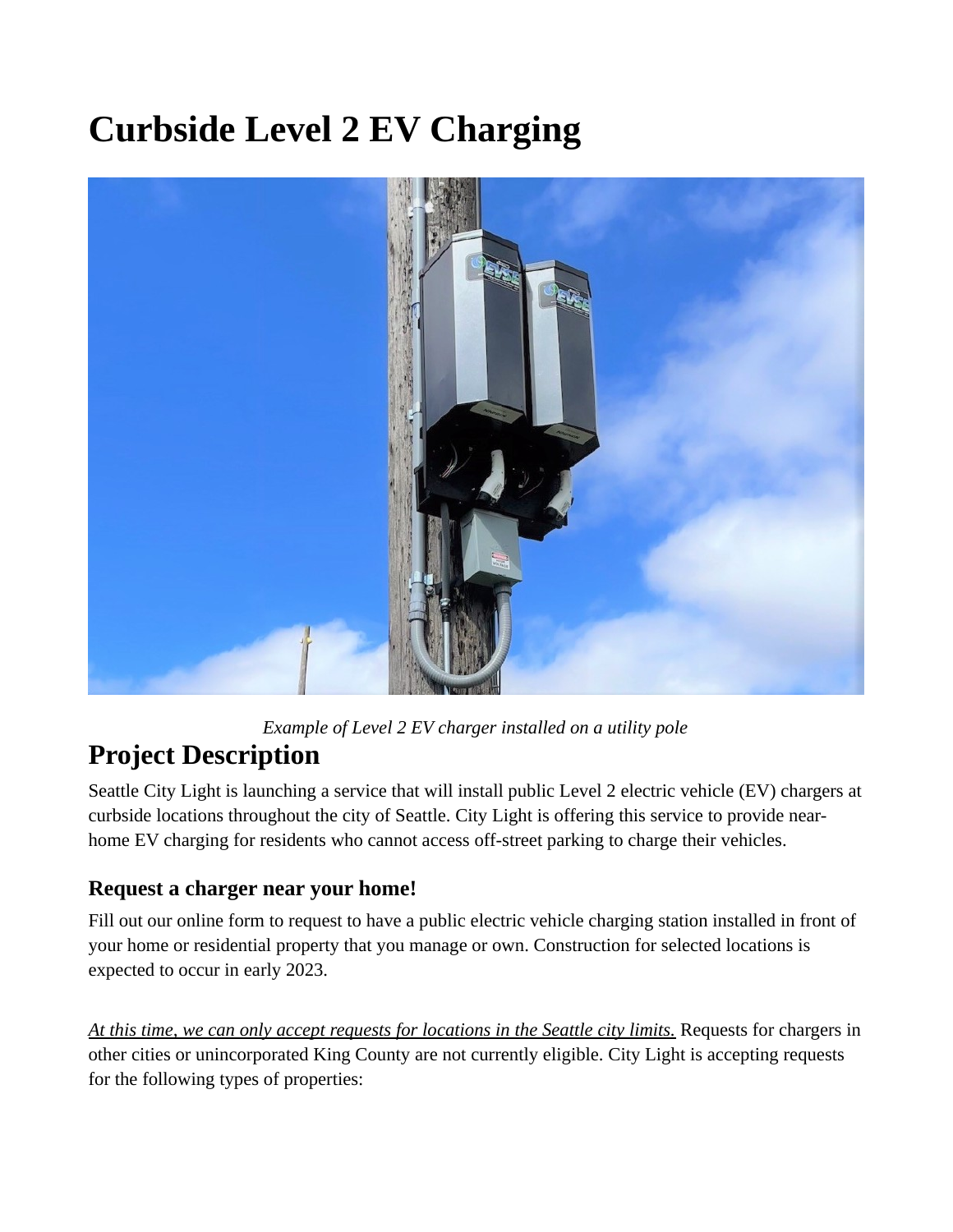- Single-family homes, including properties with detached single houses, duplexes, triplexes, fourplexes, townhomes, and accessory dwelling units. These requests must be for properties that do not have off-street parking (like driveways or garages).
- Any multi-family housing property with five or more units, including apartments, condominiums, houseboats, or mobile home parks.

Read more about our minimum requirements to request a charger near your home: Minimum [Requirements for Charging Locations](https://www.seattle.gov/documents/Departments/CityLight/CurrentProjects/CurbsideLevel2EVCharging_Requirements.pdf).

# **What will this service provide?**

This service will install a public Level 2 EV charging station (see right photo) next to the curb in residential neighborhoods in Seattle. Seattle City Light will install, own, operate and maintain the EV chargers. Because these chargers are public, anyone who drives an EV will be able to park on the street next to the charger and charge their vehicle. The chargers will be available on a first-come, first-served basis and cannot be reserved.

The Level 2 EV chargers installed under this program will provide up to 9.6 kilowatts (kW). The infrastructure can provide a typical EV with over 30 miles of range per hour of charge time. Level 2 EV chargers are frequently used for multiple hours at a time, such as when a car is parked overnight at home or while the driver is at work.



### **How much will this service cost?**

Seattle City Light will pay for all costs related to the purchase and installation of the chargers. There is no cost to the resident or property owner to request or install a public curbside Level 2 EV charger.

Drivers will need to pay a per kilowatt-hour (kWh) fee to use the chargers. The 2021 fee for Seattle City Light-operated Level 2 EV chargers is \$0.20 per kWh (2022 fees will be released at a later date). One kWh provides a typical EV with enough energy to travel over three miles. The fees are designed to pay for the electricity, operations, maintenance and repair costs while offsetting the initial purchase and installation costs.

# **Why is this service being offered?**

Many Seattle residents must use street parking near their homes. Older single-family homes, apartments, condominiums, and houseboats frequently do not have off-street parking like a driveway, garage, or parking lot. It is usually very difficult or not possible for residents to provide their own EV charging when parking on the street.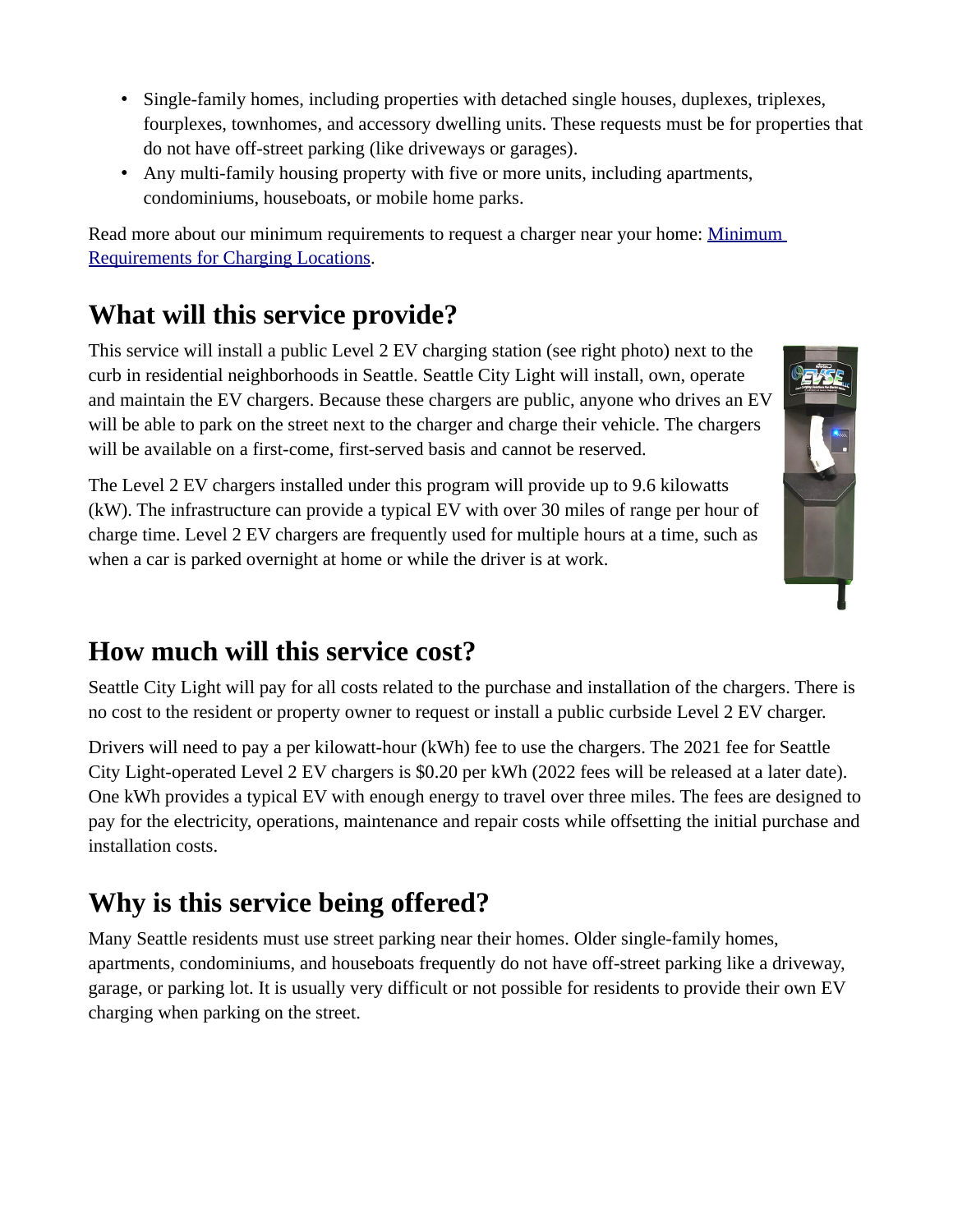

[The City of Seattle set a goal to reduce transportation emissions 83% from 2008 levels by 2030.](https://www.seattle.gov/environment/environmental-progress/climate-change) Residents can accomplish much of this with low-emission travel by public transit, biking, walking, and other options; however, many will still rely on personal vehicles for some of their trips. Seattle City Light is installing these chargers as part of a more extensive portfolio of transportation electrification investments and services to help the utility's service area transition to zero-emission electric transportation options.